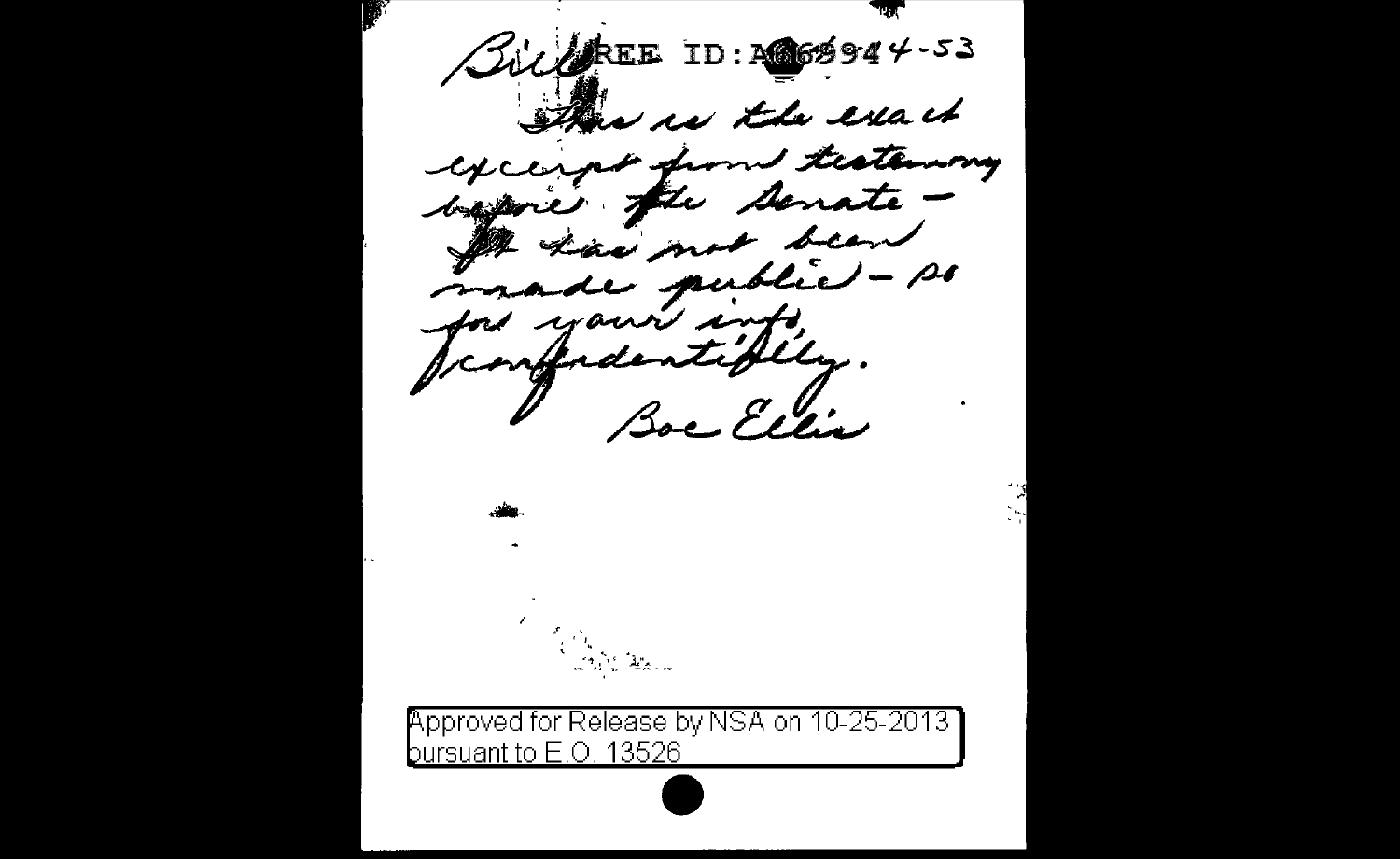REF ID:A66994

Syt. Barry Sourders  $\sim 4$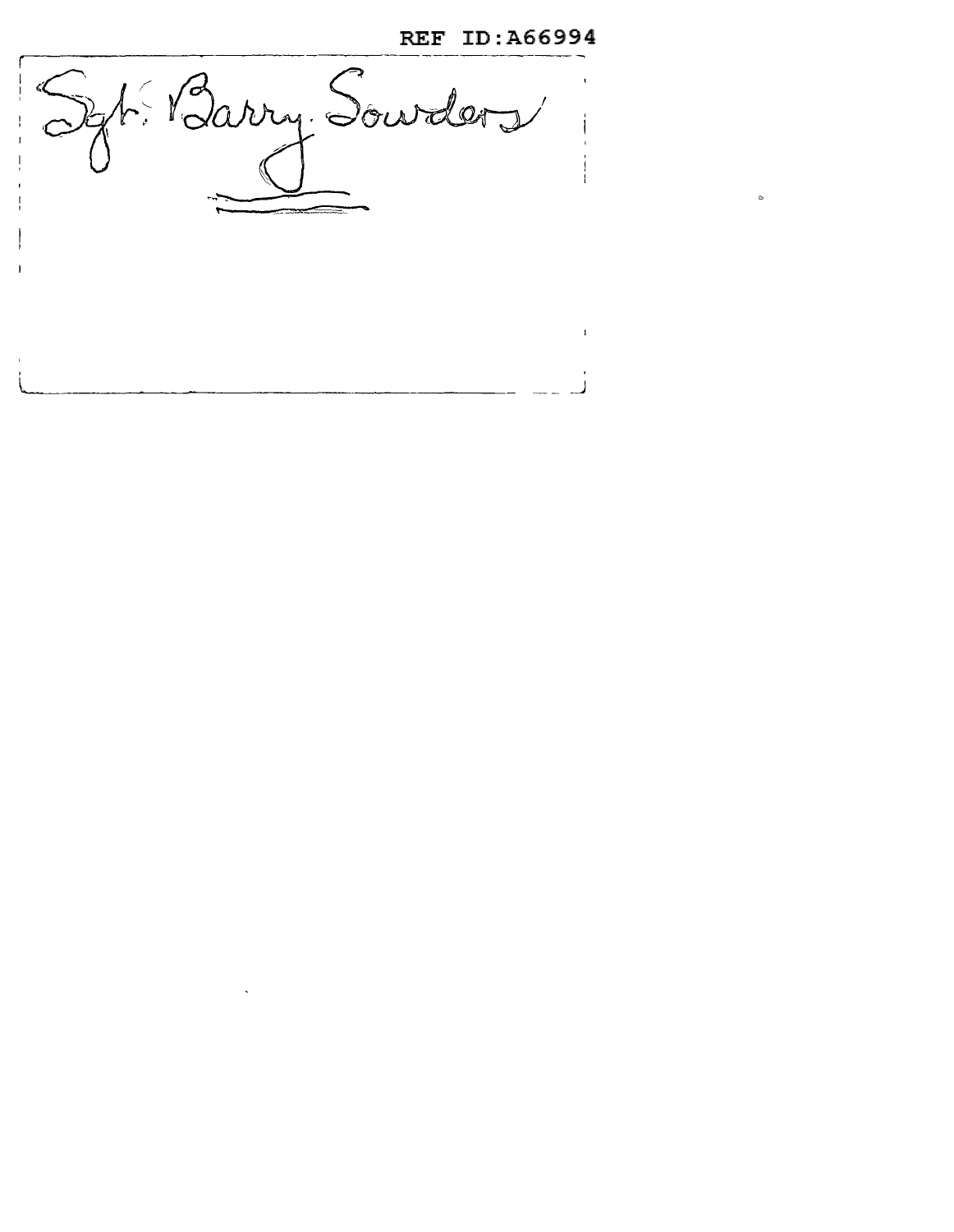| <b>MEMO ROL AG SLIP</b>         | NEVER USE FOR APPROVALS, $\Gamma$<br>CONCURRENCES OR SIMILA | PROVALS,<br>TIONS                 |
|---------------------------------|-------------------------------------------------------------|-----------------------------------|
| 1 NAME OR TITLE                 | <b>INITIALS</b>                                             | <b>CIRCULATE</b>                  |
| ORGANIZATION AND LOCATION       | DATE                                                        | COORDINATION                      |
| $\mathbf{2}$                    |                                                             | <b>FILE</b>                       |
|                                 |                                                             | <b>INFORMATION</b>                |
|                                 |                                                             | <b>NECESSARY</b><br><b>ACTION</b> |
|                                 |                                                             | <b>NOTE AND</b><br><b>RETURN</b>  |
|                                 |                                                             | SEE ME                            |
|                                 |                                                             | <b>SIGNATURE</b>                  |
| <b>REMARKS</b><br>Libbe, Max S. |                                                             |                                   |
|                                 |                                                             |                                   |

 $\mathcal{L}^{\text{max}}_{\text{max}}$ 

 $\ddot{\bullet}$